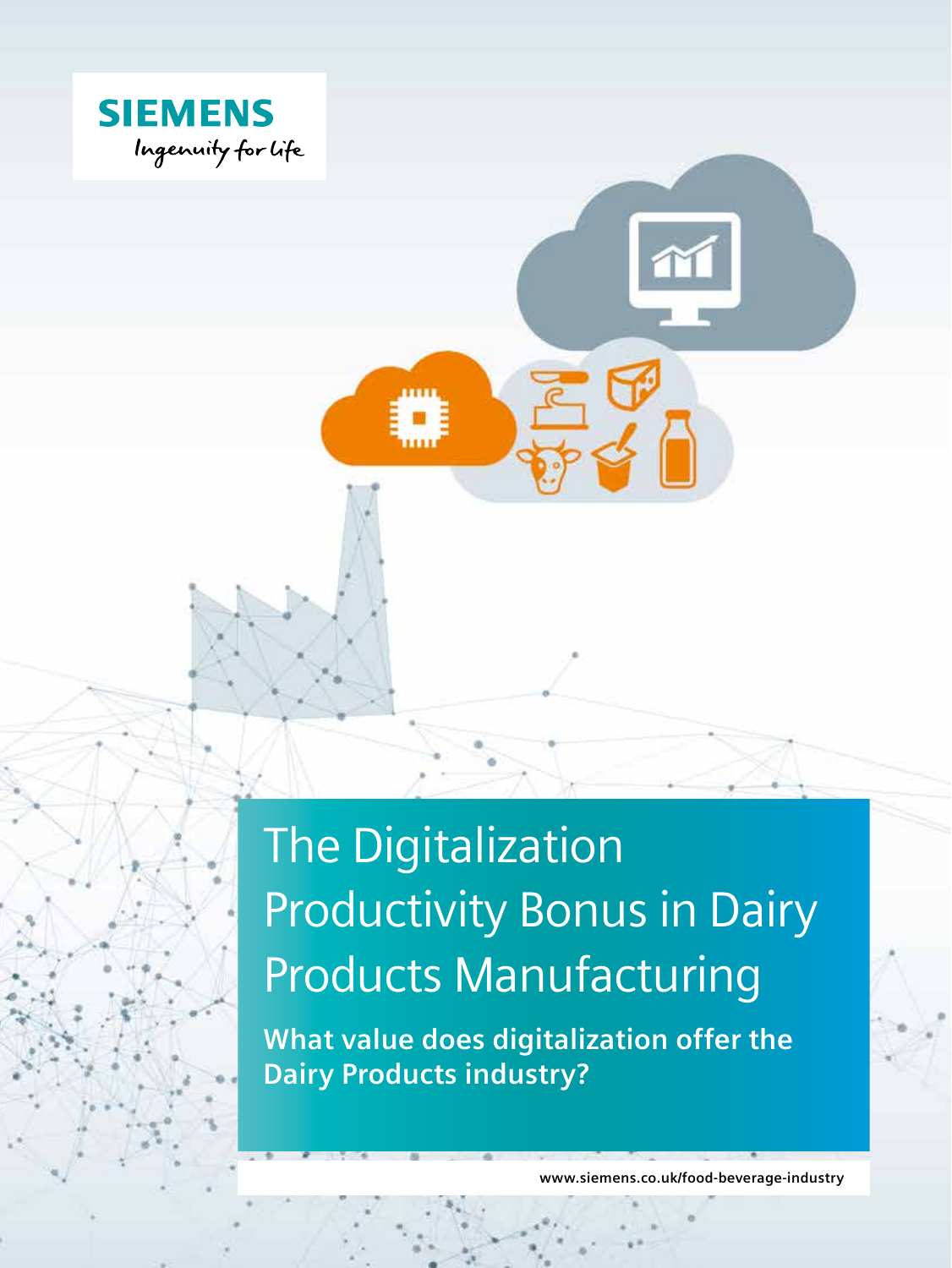#### **Contents**

| 1. Automation and digitalization:<br>The new imperative                             |   |
|-------------------------------------------------------------------------------------|---|
| 2. The starting point for a business case:<br>The Digitalization Productivity Bonus | 6 |
| 3. Financing Industry 4.0                                                           |   |
| 4. Sector focus: Dairy Products                                                     | 8 |



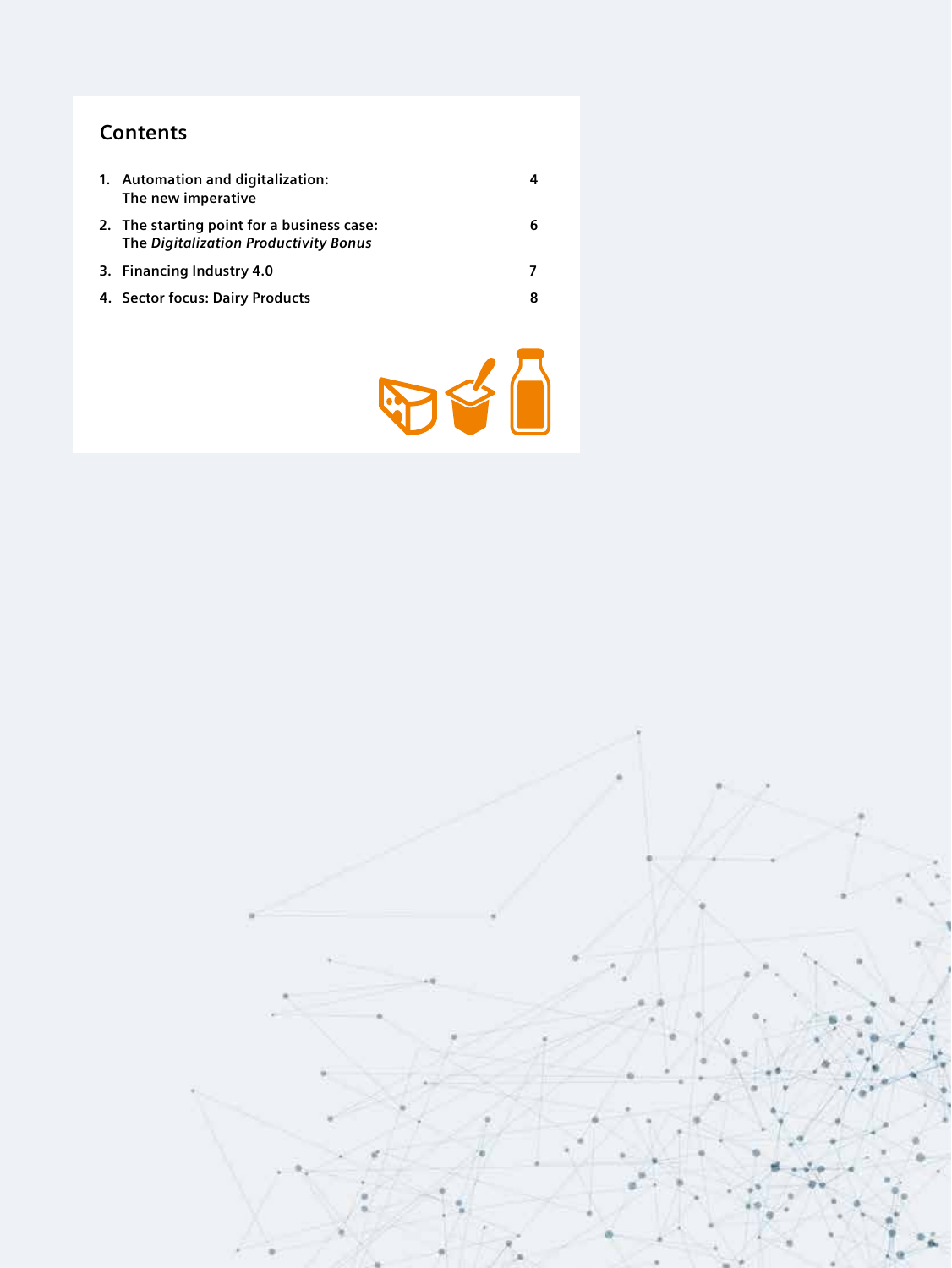### Management Summary

- Digital transformation or Industry 4.0 is a widely recognised imperative in manufacturing. Manufacturing CFOs, however, require measurable outcomes on which to base their investment in digital transformation
- Research from Siemens Financial Services has shown that measurable improvements in manufacturing productivity are the most reliable starting point for the digital transformation business case
- In this paper, productivity gains from digitalization and automation – known as the Digitalization Productivity Bonus – has been estimated for the Dairy Products industry in the UK
- Creating an automated, digitized manufacturing environment requires major investment. Specialist financing tools – Finance 4.0 - are being developed by expert financiers to enable affordable and sustainable transition to the smart, digitalized factory
- · Industry 4.0 Financing is now employing that new mindset to offer techniques which range across:
	- Pay to access/use equipment and technology finance so that precious capital is not tied up in depreciating equipment
	- Technology upgrade and update to take advantage of the latest innovations
	- Software finance to embrace all aspects of an Industry 4.0 solution
	- Pay for outcomes to align rate of benefit with rate of payment
	- Transition finance to minimise disruption in the move to automation and digitization
	- Working capital solutions to manage cash-flow in a digital world

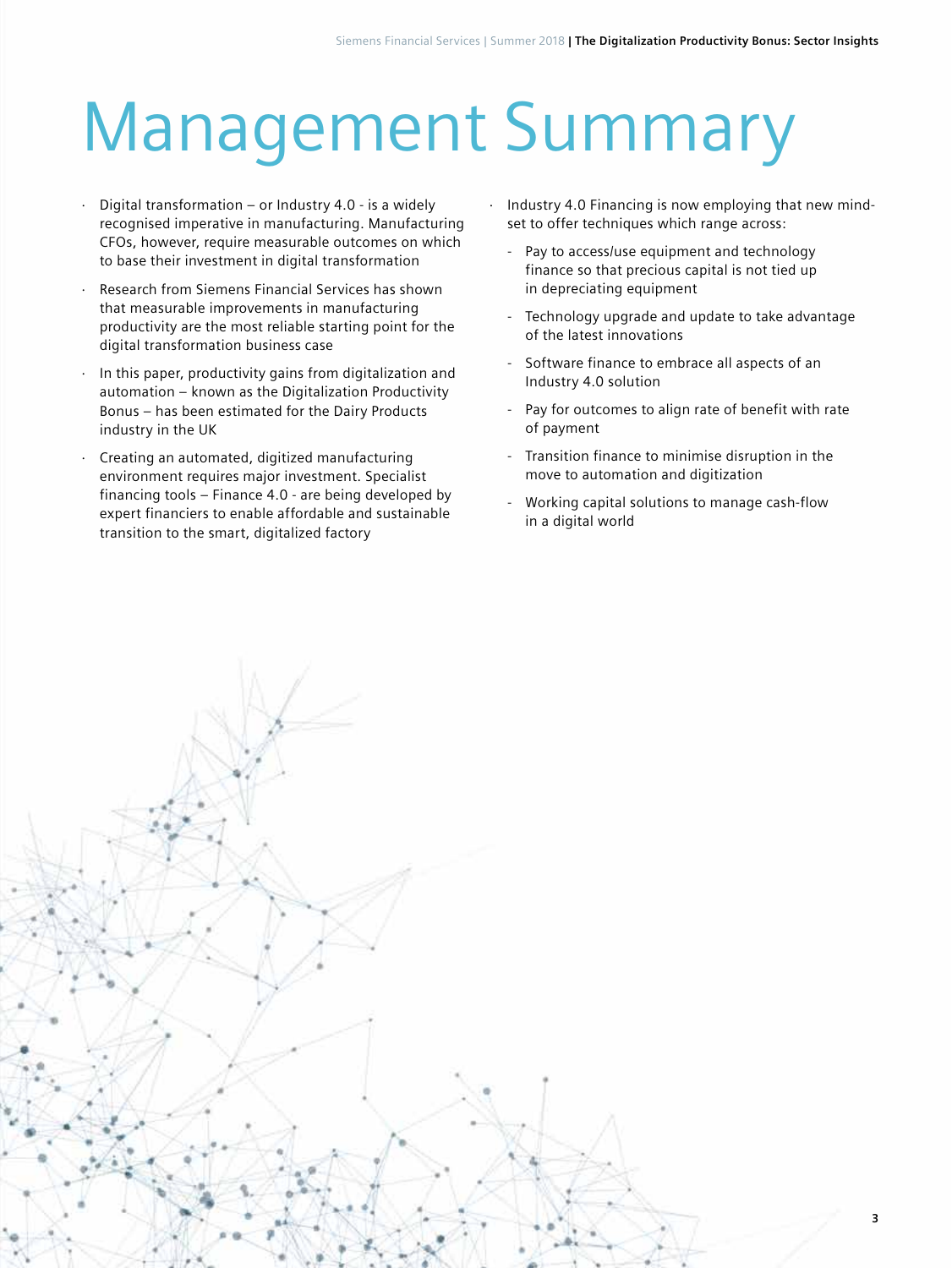# Automation and digitalization: The new imperative

There is no longer debate about whether the Fourth Industrial Revolution – Industry 4.0 – is under way; the conversation has moved on to address where, how much and how quickly it is being implemented. Digitalization of the manufacturing environment and its processes forms the foundation of Industry 4.0, adoption of which varies from country to country and economy to economy. In some parts of the world and in certain industries, the emphasis is placed on automating previously manual processes. Automated systems are, by definition, programmed and controlled through digital systems; and where automation is already widespread, further digitalization is taking the form of the Internet of Things. This development involves the widespread installation of sensors in the physical environment and the ability to rapidly enhance production economics through real-time performance data analysis. Some digitalization pioneers are using digital controls and digital data analyses to improve a wide range of processes, including production capacity, job setup and turnaround, uptime maximisation, predictive maintenance, supply-chain logistics and just-in-time distribution. There are even instances of manufacturers – including those in the Food & Beverage sector - improving their competitive capabilities edge through mass customisation, a technique where tailored products are offered with much the same economies formerly associated with mass production<sup>1</sup>.

**4**

For manufacturers that want to remain competitive in increasingly aggressive markets, the move to greater automation and Industry 4.0 is not an option – it is a necessity. But seizing the competitive advantages of automation and digitalization that lie at the heart of Industry 4.0 requires a substantial investment in new-generation automated and digital platforms. Responsible business leaders will therefore need a solid business case that justifies this kind of significant investment to stakeholders and shareholders, one that paints a credible picture of the revenue, margin and growth benefits an investment in automation and digitalization technology will bring.

Early movers in the manufacturing community (see figure 1) are already enjoying many Industry 4.0 benefits, yet the *precise* commercial gain from each of these benefits can sometimes be challenging to calculate. To help establish a more precise starting point for manufacturers embarking on the automation and digitalization journey, Siemens Financial Services commissioned research to understand which of these benefits could be most reliably estimated and used by most manufacturers to formulate a business case for investing in Industry 4.0 technology.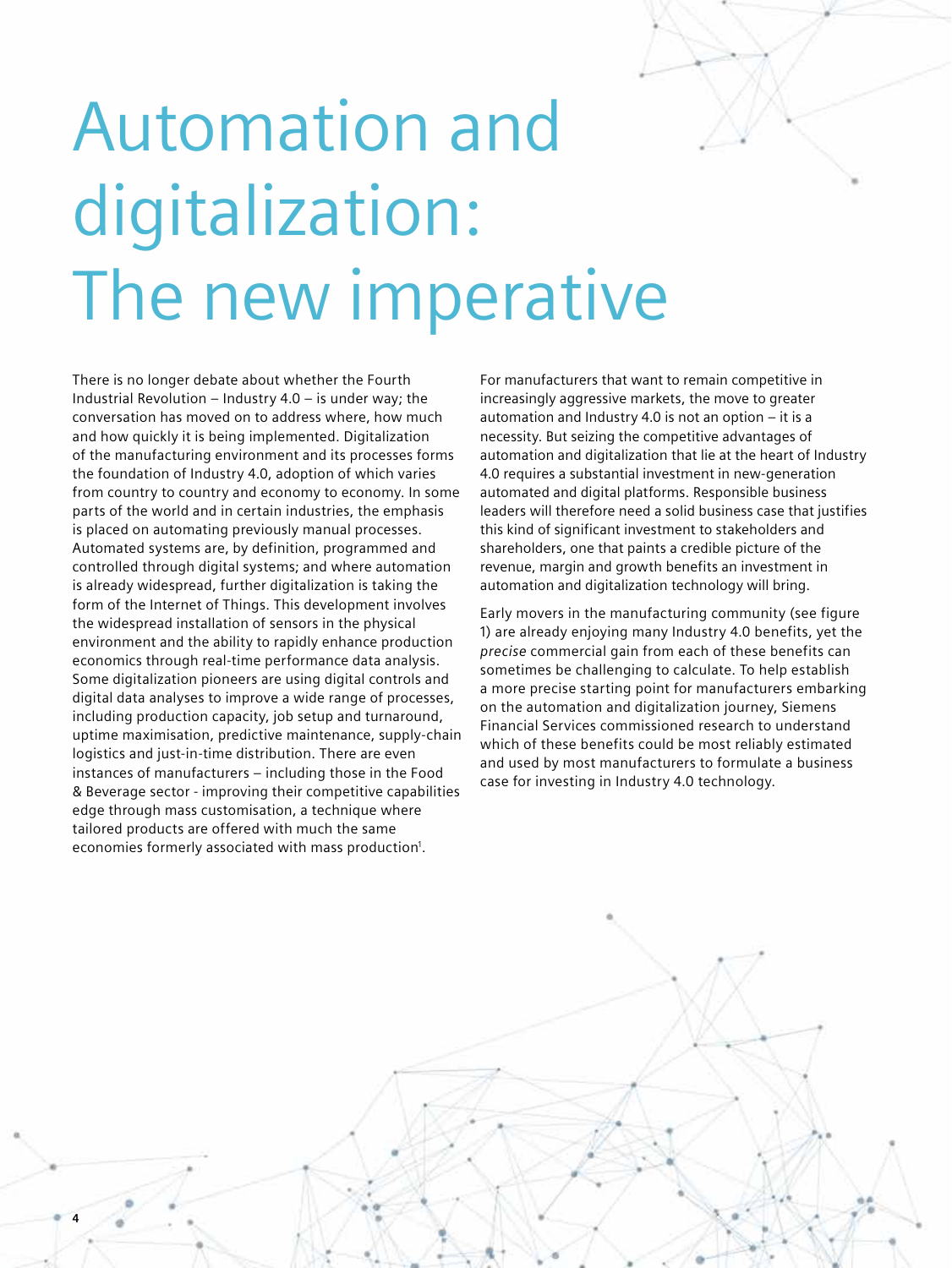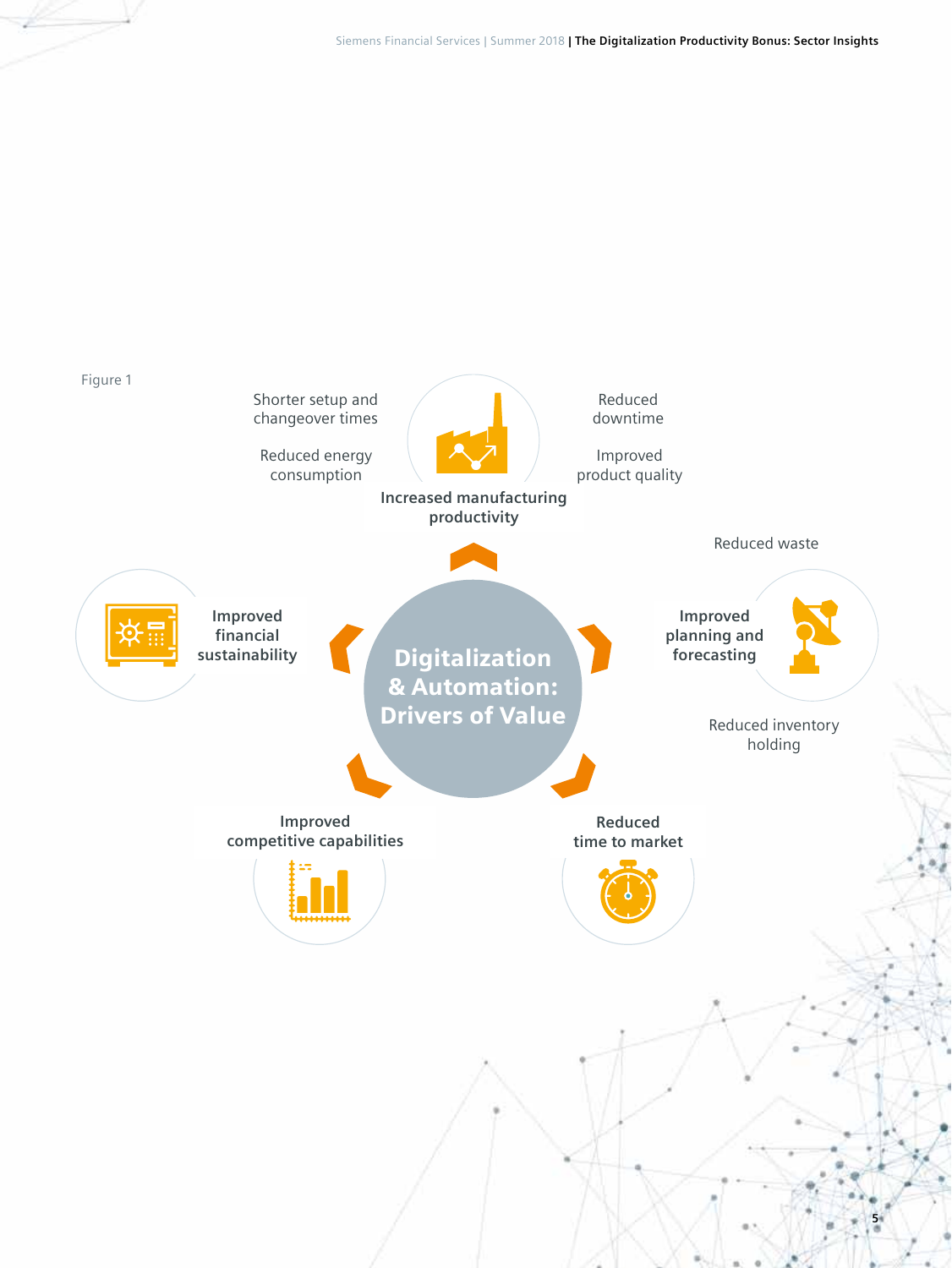# The starting point for a business case: *The Digitalization Productivity Bonus*

The vast majority of manufacturers and expert consultants interviewed for the research<sup>2</sup> confirmed that the ability to **increase manufacturing productivity** is a universal starting point for determining measurable value from digitalization. The ability to manufacture the same product volume at less cost, or manufacture more products for little or no increase in costs, resonates with manufacturers considering digital technology investment as a competitive enabler. This was felt to be the case for both manufacturers taking their first steps into automation and those looking to install the latest sensor-based technology to fully digitalize their production environment.

The research revealed that by automating and digitalizing their production systems, manufacturers were set to make production productivity gains equivalent to between 6.3% and 9.8% of their annual revenues. Termed the *Digitalization Productivity Bonus,* this gain was identified by respondents as the most reliable starting point to make a business case for investing in Industry 4.0 technology upgrades.

**Global** *Digitalization Productivity Bonus***: reduced production costs resulting from conversion to digitalized technology**  Figure 2



Bonus (production cost reduction expressed as % of total revenues)

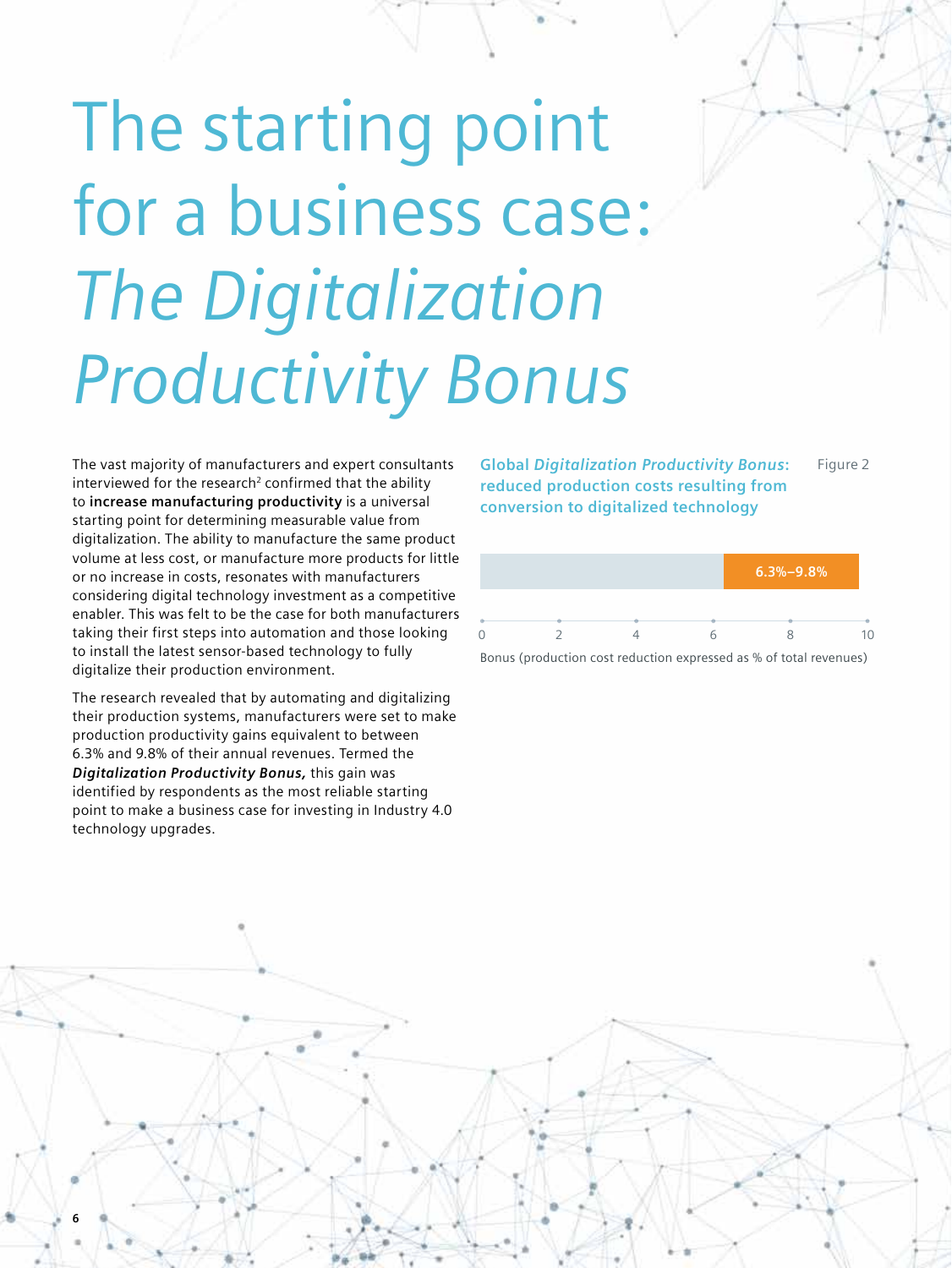## Financing Industry 4.0

Manufacturers around the world, however, still face the challenge of having to make a major initial investment to acquire Industry 4.0 automation and/or digitalization technology in the first place. To overcome this obstacle, specialist financiers have developed a set of financing tools called "Finance 4.0" These tools enable the transition to new-generation digital technology in a way that is affordable, sustainable and designed to alleviate the manufacturer's cash-flow and workingcapital pressures.

These specialist Finance 4.0 tools can be summarized as follows::

#### **Pay to access/use equipment & technology finance**

This enables the acquisition of a system or piece of equipment. Technology, service and maintenance are all included in a single agreement. Periods can be adjusted to match payments to the financial benefits gained. Master agreements can be established that help speed up future technology acquisitions.

#### **Technology upgrade & update**

Manufacturers want to access technology innovations as they appear (and digital innovation cycles are shortening<sup>3</sup>). Finance can also offer options to upgrade during the financing period, whether to replace with a newer model or retrofit enhancements to the main technology platform.

#### **Software finance**

By definition, most Industry 4.0 technology solutions involve both hardware and software. Because specialist financiers understand how the software is implemented and likely benefits in practice, they can understand the associated risks and include the software as an element in the total financing package.

### **Pay for outcomes**

These arrangements base payments on the expected business benefits, or "outcomes", that automation or digitalization technology makes possible.4 Actual financial savings, such as reduced electricity consumption, are used to subsidise or even completely fund monthly payments, making the technology cost neutral for the manufacturer.

### **Transition finance**

Manufacturers do not want to start paying for their Industry 4.0 technology platform until it is installed, tested and operational. Finance 4.0 recognises the challenges of transition and offers financing arrangements that defer payment for a new system until it is reliably up and running, eliminating any period of cost duplication for the manufacturer.

#### **Working capital solutions**

Finance can be optimised in more areas than technology acquisition. Improved competitiveness can lead to sudden growth, which exerts pressures on supplies, inventory and overall cash flow. Financing services such as 'extended payment terms' – usually based on some form of invoice finance – are available to help manage the broader financial challenges that success through digitalization brings.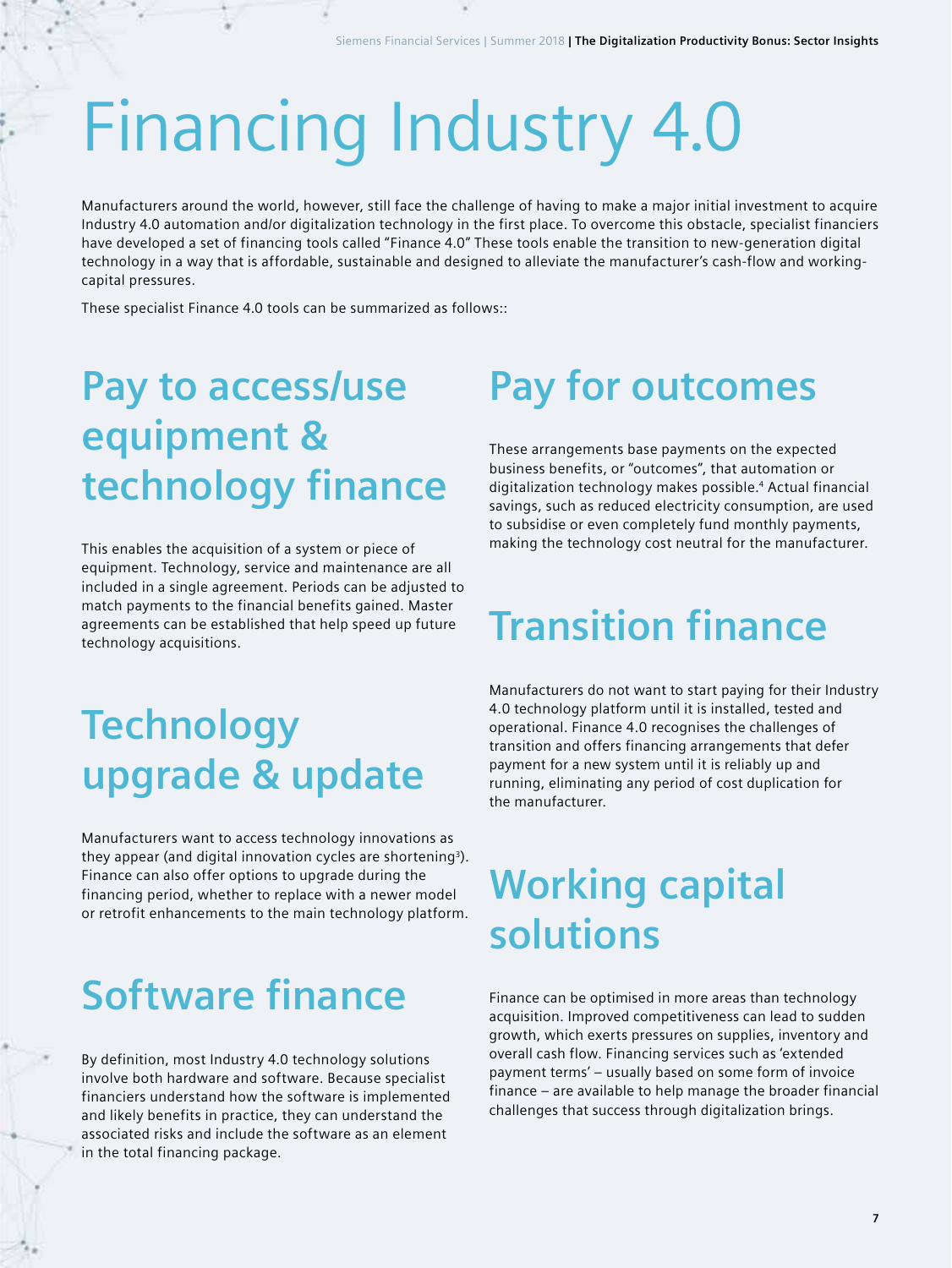## Sector focus: Dairy Products Industry

The Dairy Products Industry is well known for its product innovation and brand promotion skills. However, the advent of Industry 4.0 is now opening the doors to a series of new ways of working that offer the potential for substantial competitive advantage – the imperative commercial payback needed from digital transformation.

Within the factory environment digital technology is enabling automated restocking of material, automated quality control, augmented reality remote support, and predictive maintenance5 . Not only do stock usage sensors automatically process ingredient, consumables and packaging re-orders, the data coming off the production line can be integrated with historical demand trend information to predict demand and allow stocks to be ordered in advance of consumption. Really sophisticated big data analysis can also embrace weather and crop yield data to optimise when supplies are acquired to gain the optimum pricing. The result is less waste, improved customer service and the ability to flex for spikes in demand. Waste management and peak production capabilities are key productivity and cost-control factors in any food business.

Factory floor productivity is also dependent on production and packing line uptime. With dairy products manufacturers using increasingly complicated equipment in order to ensure consistent food safety and quality, machine performance can be remotely monitored and likely breakdown predicted. Such predictive analysis allows

**8**

engineers to be triggered to visit a site and maintain equipment in advance of breakdown, maximising uptime and minimising disruption. Often – using augmented/ virtual reality, engineers can perform maintenance remotely during quiet periods, reducing cost and disruption futher still. Moreover, VR is also being used in the smart factory to help train staff in key hands-on skills without have to interrupt the production environment or build parallel training 'twin' production lines<sup>6</sup>.

Most of the smart factory discussion has focused on the manufacturing shop floor. Yet, smart sensing technologies are also being applied to improvements in other areas of the industry, particularly for food safety and track and trace, improved packaging and new product opportunities.

Product recalls<sup>7</sup> are one example. They may occur for several reasons: microbial contamination; errors in labelling; contamination from inorganic foreign matter (e.g. glass); chemical contamination; non-compliant allergens; packaging faults; etc.

Quite apart from the regulatory pressure to detect where in the supply chain or production process the problem lies, the quicker such incidents are dealt with, the quicker public confidence is restored and revenues returned to normal. Complete food traceability involves the tracking of a product history through data points along the entire processing (field-to-fork) path. Industry 4.0 smart sensing technology – such as RFID – is clearly a major factor in streamlining the entire supply chain to make accurate identification and traceability as rapid and reliable as possible.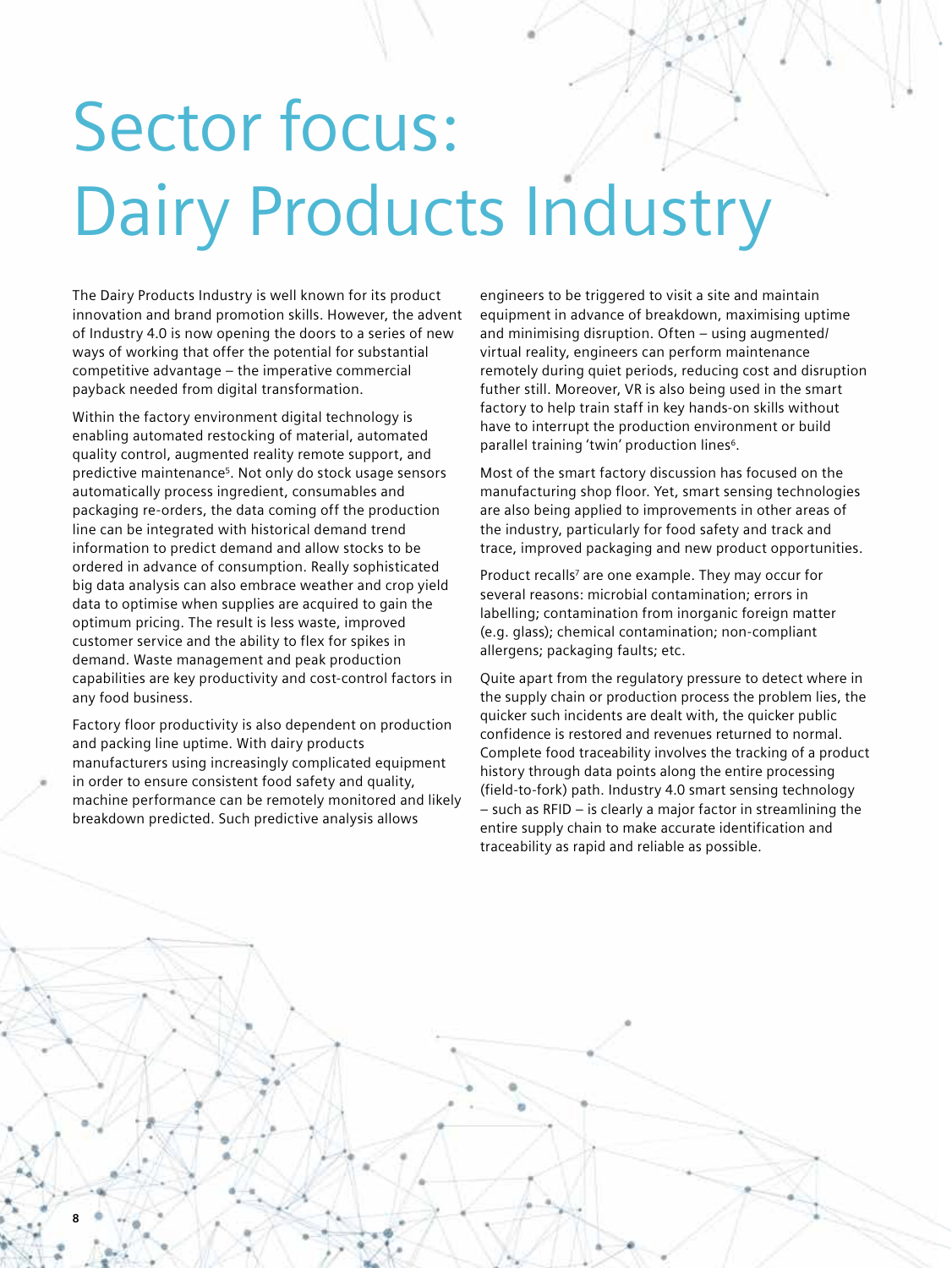Many food businesses have talked about the 'batch of 1' (or 'mass customisation'8 ), where the consumer specifies their product, but production still runs at near massproduction efficiencies. This may be a little fanciful. One manifestation of this approach which is really being implemented is where speciality yoghurt manufacturers are using real-time data and predictive analytics to deliver outlet-specific quantities, and to match daily production runs better to likely demand.

Another area of mass customisation that is bearing fruit is customisable packaging<sup>9</sup>. An example is equipment that can pack cheese combinations for special occasions – even those of different sizes – on a single system using smart sensor detection with automatic format adjustment. Product and packaging variations are implemented automatically and the system does not require line shutdowns to change batches.

Industry 4.0 is also helping to create safer workplaces<sup>10</sup>. The Food & Beverage industry, with its hazardous machinery, clean environments and complicated manufacturing processes, by definition creates a shop floor full of hazards. Data flows linking production systems, safety systems and buildings technology allows manufacturers to exert more rigorous safety controls on the factory floor. Real-time analytical systems can help floor supervisors identify danger times and zones and ensure that improved safety measures are in place. Machinery can be programmed to self- trigger when critical limits are reached. More manual tasks can be automated, improving safety, reducing errors and minimising legal liabilities.

All in all, with changing business models, new competitive challenges, developing consumer demands and proximity, and innovative manufacturing possibilities enabled through digitalization, further production efficiencies are an imperative for an industry undergoing such major disruption.

Even such a highly automated industry is looking to Industry 4.0 digitalization to improve production efficiency still further, as well as well as leveraging incremental competitive gains from digital connectivity between people, machines, systems and locations – within the factory, down the supply chain and connecting with distributors and customers. In order to give an idea, however, of the fundamental financial benefit to be gained from Industry 4.0 in Dairy Products Manufacturing, this paper has applied its Digitalization Productivity Bonus model to the Sector in the UK, highlighting a couple of subsectors. The average 'Bonus' percentage range was applied to the total annual revenue of the Dairy Products Manufacturers across the country (revenue data derived from official third party sources). The resulting financial sums in the table below estimate how much Dairy Products Manufacturers could gain from improvements in manufacturing productivity as a direct result of digital transformation. These efficiencies, although not estimated here, can also be realised throughout the supply chain.

**Estimated** *Digitalization Productivity Bonus* **– reduced production costs resulting from conversion to digitalized technology for Dairy Products Manufacturers**

| <b>COUNTRY</b> | <b>Baseline Bonus</b><br>(production cost reduction) |
|----------------|------------------------------------------------------|
| Dairy Products | £399.6 m                                             |
| Yoghurt        | £86.5 m                                              |
| Cheese         | £81.4 m                                              |

The *Digitalization Productivity Bonus*, is only one aspect of value that digitalization is delivering in the Dairy Products industry. However, it provides industry players with a reliable starting point from which to build a digital transformation business case. These gains from conversion to an Industry 4.0 environment might then be returned to shareholders, invested in R&D, or used to fund a sharper competitive position in a company's key marketplaces.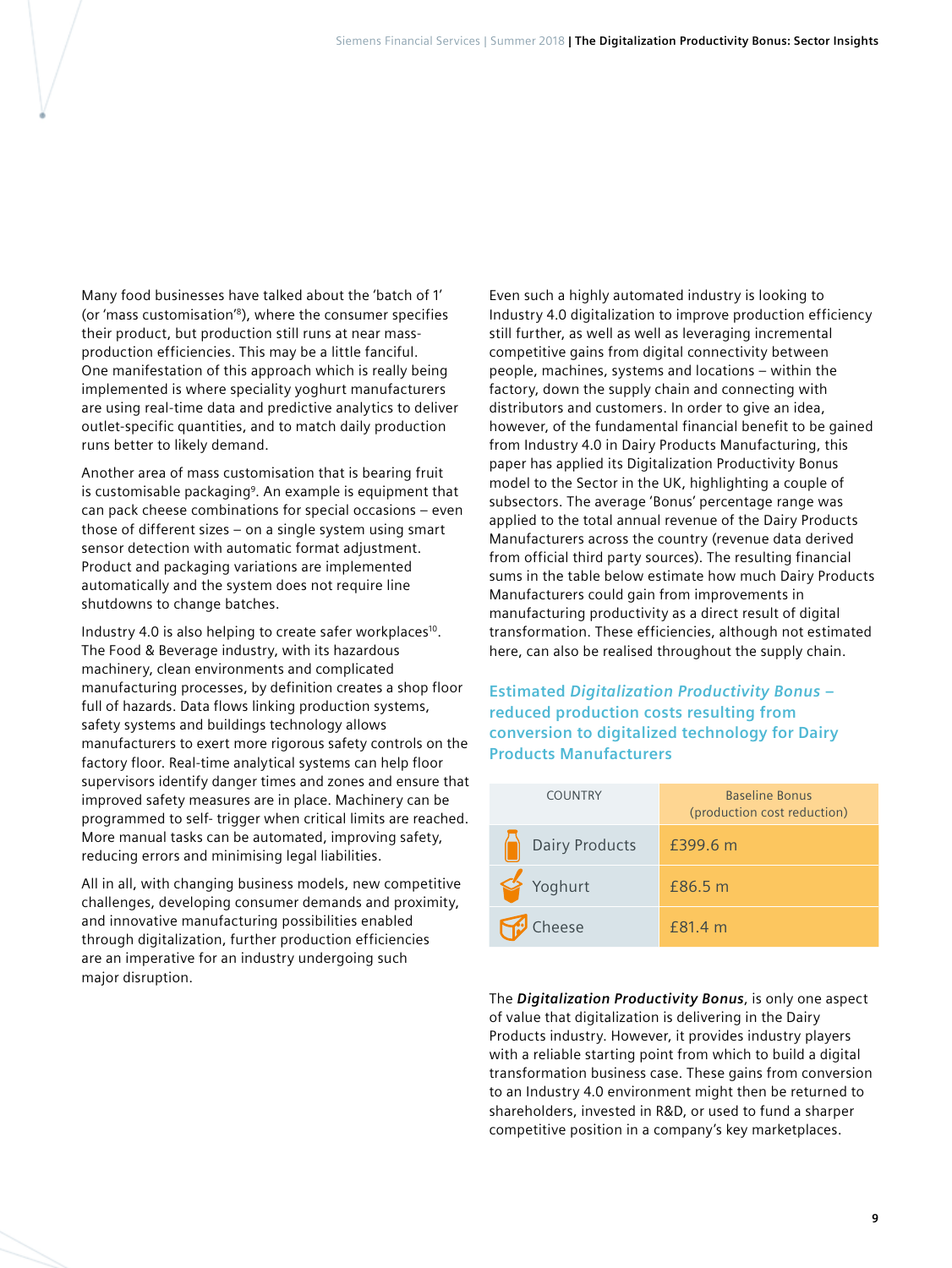*"Digitalized technology has allowed us to see what is happening in detail within our production environment in real-time throughout each day. We have full insight into downtime detail and production rates, which is helping us to continuously introduce improvement adjustments in each of our lines. Overall, we're seeing average productivity improvements of around 13%."*

**Operations management, major dairy products group**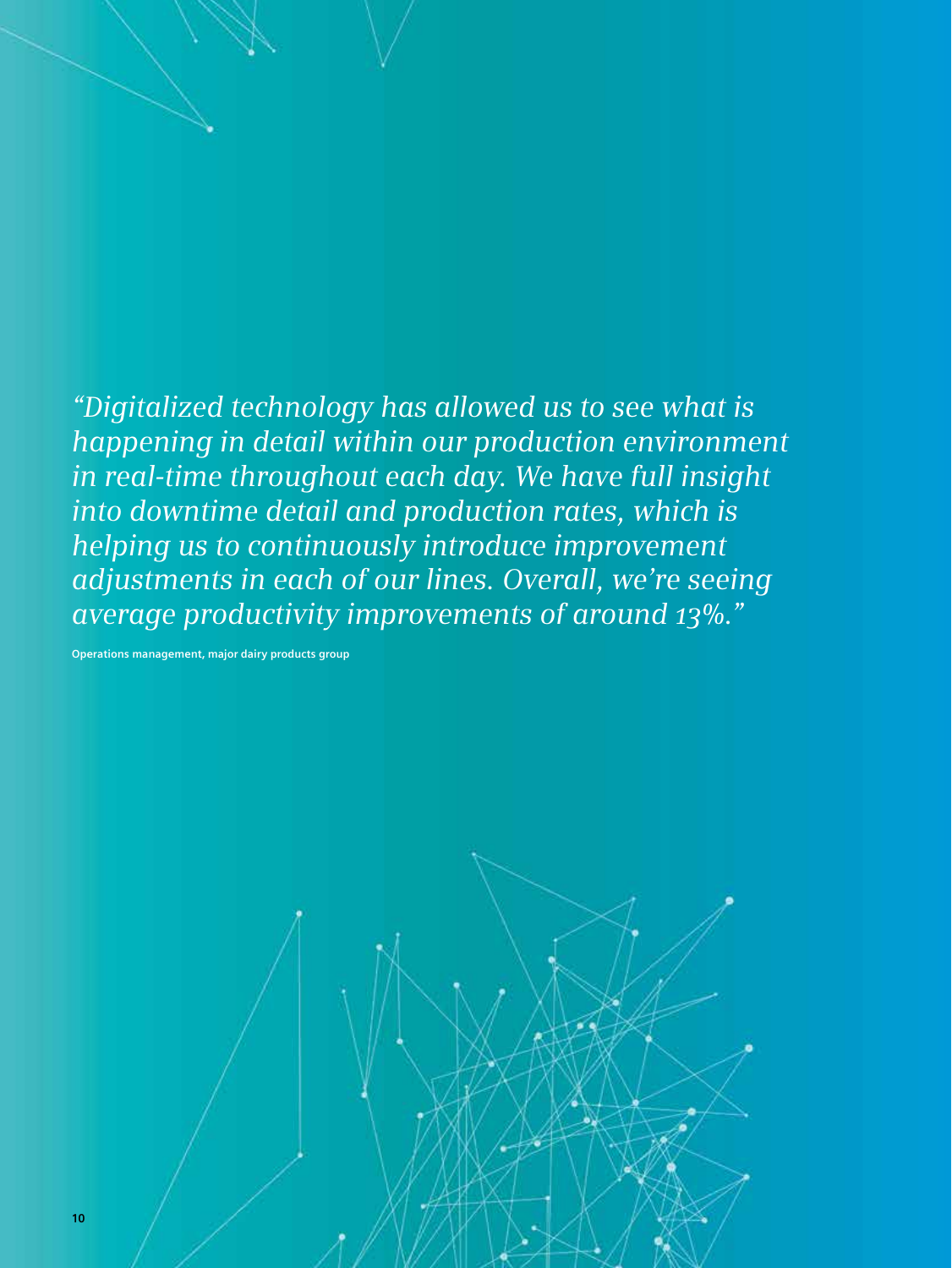### Key references

- <sup>1</sup> See, for instance: IBM, A framework for Industry 4.0, 10 Feb 2017; PwC, Industry 4.0 Building the Digital Enterprise, 2016; McKinsey, Industry 4.0 (2015); Strategy&, Industry 4.0 (2014); McKinsey, "Manufacturing's next act" (2015); Control Engineering Asia, "The dawn of the new industrial era with the Smart Factory" (January 2017); ABB, "The new age of industrial production" (2016); Assembly Magazine, Industry 4.0 (2016); Accenture, "The Growth Game-Changer: How the Industrial Internet of Things can drive progress and prosperity" (2015); Roland Berger, Industry 4.0 (2016); VDMA and McKinsey, "The future of German mechanical engineering" (2014); Oliver Wyman, "Digital Industry" (2015); Manufacturing Technology Center, Industry 4.0 (2016).
- <sup>2</sup> Methodology: Over 60 international manufacturers, international management consultants and specialist academics were interviewed in January and February 2017. Respondents gave their expert estimate of financial gain from increased manufacturing productivity resulting from implementation of the new generation of digitalized and/or automated manufacturing technology and equipment classified under the title of Industry 4.0 or The Fourth Industrial Revolution. Respondents expressed their estimates of this financial gain as a percentage of total revenues, using their knowledge of gains calculated as a proportion of total operating costs (total operating costs for manufacturing companies varies between 75% of revenues in Europe to 85%+ in China, according to official statistics). This model was then applied to total revenue data of the manufacturing sector in different countries and manufacturing subsegments around the world to estimate the financial gain from increased manufacturing productivity resulting from implementation of digitalization and automation in each of these geographies and segments.
- <sup>3</sup> Research from Siemens Financial Services published in "Investing in Success" (2016) indicated that 67% of manufacturing respondents observed that technology replacement/upgrade cycles are shortening.
- <sup>4</sup> This whole subject is discussed in the Siemens Financial Services research paper "Opportunities and Outcomes" (February 2017).
- <sup>5</sup> Food Engineering, Industry 4.0's impact on the food & beverage industry, 27 Apr 2018
- <sup>6</sup> Techcrunch, How augmented and virtual reality will reshape the food industry, 25 Dec 2017
- <sup>7</sup> Strategy&, Industry 4.0 Opportunities and challenges for consumer product and retail companies, 2017; Food Manufacture, Food manufacturers plan for Industry 4.0, 15 Jun 2016
- <sup>8</sup> J Simon, M Tojanova, J Zbihlej, J Sarosi, Advances in Mechanical Engineering, Mass customisation model in food industry, 27 Mar 2018
- <sup>9</sup> Tetra Pak Foodnavigator, Industry 4.0: Impact on food and beverage manufacturers, 17 Apr 2018

<sup>10</sup> Specpage, Food Industry 4.0 – Revolution or Evolution, 27 Oct 2017